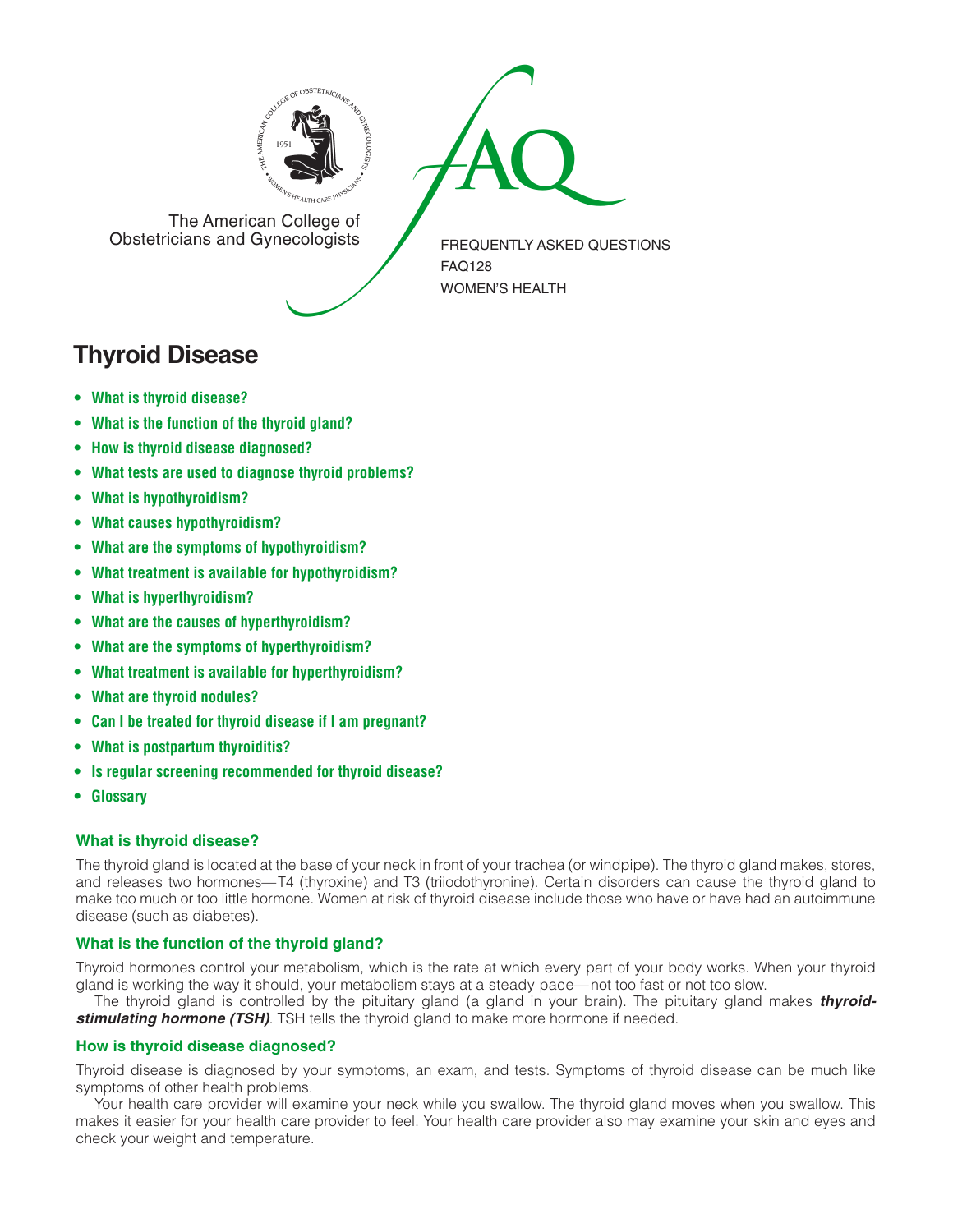## <span id="page-1-0"></span>**What tests are used to diagnose thyroid problems?**

The following tests may be used to help find the exact cause of a thyroid problem:

- Blood tests
- *Ultrasound* exam of the thyroid
- Thyroid scan

During a thyroid scan, you drink a small amount of radioactive iodine. A special camera then detects the areas of the thyroid gland that absorb the radioactive iodine. Results of this test show areas of the thyroid gland that are underactive or overactive. This test will not be done if you are pregnant.

## <span id="page-1-1"></span>**What is hypothyroidism?**

*Hypothyroidism* occurs when the thyroid gland does not make enough of the thyroid hormones to maintain your normal body metabolism.

## <span id="page-1-2"></span>**What causes hypothyroidism?**

The most common cause of hypothyroidism is a disorder known as thyroiditis—an inflammation of the thyroid gland. The most common type of thyroiditis is called Hashimoto disease. In this disease, the immune system— your body's natural defense against disease— mistakes cells in the thyroid gland for harmful invaders. Your body sends out white blood cells to destroy the thyroid gland. The pituitary gland then releases TSH to tell the thyroid gland to make more thyroid hormone. This demand on the thyroid gland can cause it to enlarge. This enlargement is called a *goiter*. Hypothyroidism also can result from a diet that does not have enough iodine, although this type of hypothyroidism is rare in the United States.

## <span id="page-1-3"></span>**What are the symptoms of hypothyroidism?**

The symptoms of hypothyroidism are slow to develop. Common symptoms of hypothyroidism include the following:

- Fatigue or weakness
- Weight gain
- Decreased appetite
- Change in menstrual periods
- Loss of sex drive
- Feeling cold when others do not
- Constipation
- Muscle aches
- Puffiness around the eyes
- Brittle nails
- Hair loss

## <span id="page-1-4"></span>**What treatment is available for hypothyroidism?**

In most cases, hypothyroidism is treated with medication that contains thyroid hormone. The dosage of the medication is increased slowly until a normal level of thyroid hormone has been reached in the blood.

## <span id="page-1-5"></span>**What is hyperthyroidism?**

*Hyperthyroidism* results when the thyroid gland makes too much thyroid hormone. This causes your metabolism to speed up.

## <span id="page-1-6"></span>**What are the causes of hyperthyroidism?**

The most common cause of hyperthyroidism is a disorder known as Graves disease. It most often affects women between the ages of 20 years and 40 years. A late sign of Graves disease is often a wide-eyed stare or bulging eyes.

Hyperthyroidism also may result from medication. Taking too much thyroid hormone when being treated for hypothyroidism can lead to symptoms of an overactive thyroid. Lumps in the thyroid called hot nodules are another cause. These lumps produce excess thyroid hormone.

## <span id="page-1-7"></span>**What are the symptoms of hyperthyroidism?**

Common symptoms of hyperthyroidism include the following:

- Fatigue
- Weight loss
- Nervousness
- Rapid heart beat
- Increased sweating